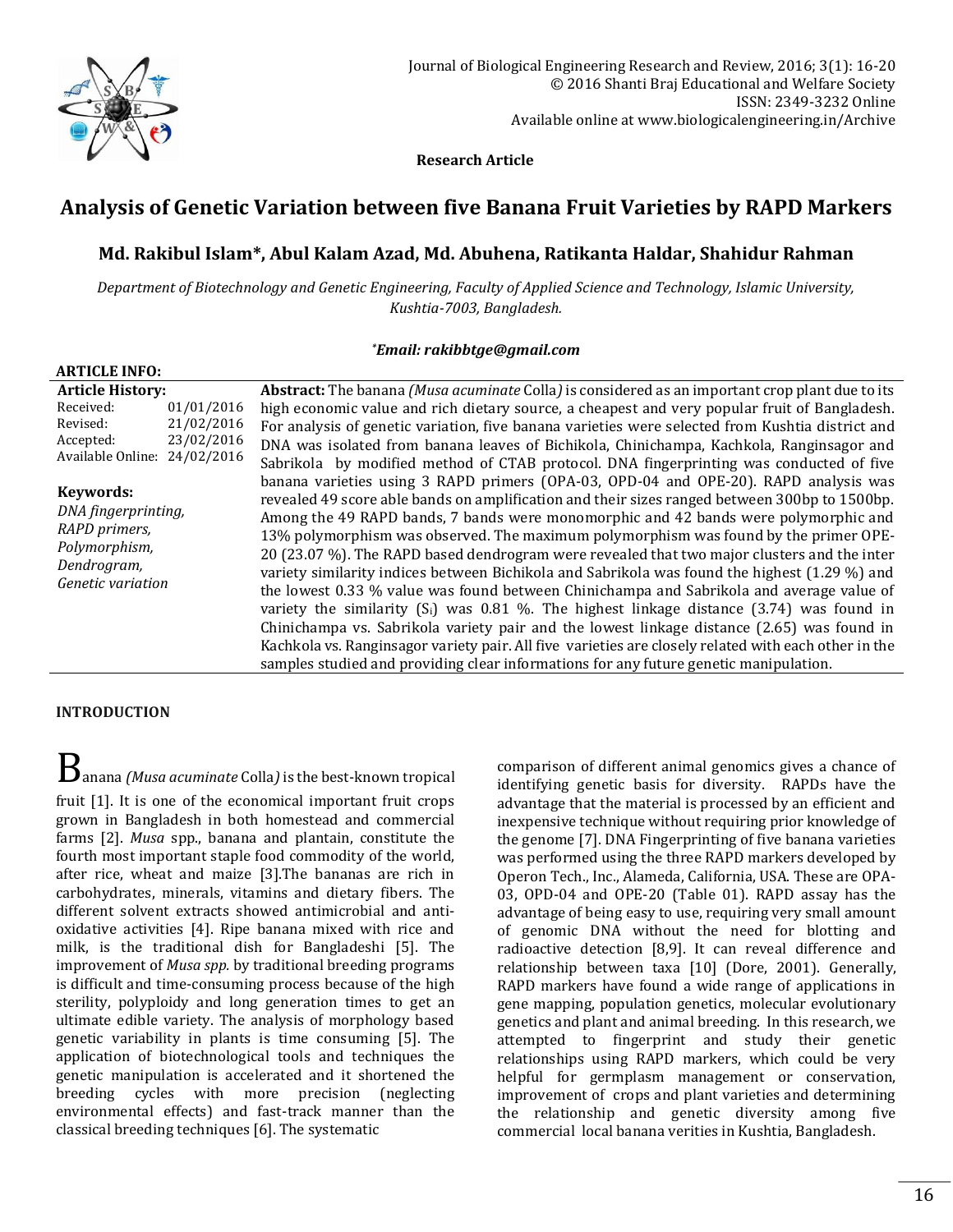#### **MATERIALS AND METHODS**

The leaves of five *Musa* varieties (Bichikola, Chinichampa, Kachkola, Ranginsagor and Sabri) were taken from the healthy commercial fields of Kushtia District for the isolation of genomic DNA. In this investigation, modified method of Aljanbi *et al.* 1999 [10] and Hossain *et al.* 2006 [11] have been adopted to isolate the total genomic DNA from banana leaves. Young leaves of banana were used as sample for DNA extraction. A high salt concentration and combination of Poly vinyl pyrrolidone (PVP) and Hexadecyltrimethylammonium bromide (CTAB) were used in the extraction buffer in an order to prevent the solubilization of polysaccharides and polyphenols during the DNA extraction method. The purity and quantity of the extracted DNA from the banana were evaluated by using 260/280 nm UV absorption ratios. The PCR reaction was carried out in a final volume of 25 μl in a 0.2ml PCR tube. Each PCR reaction mixture contained 12.5 μl of GoTag G2 Hot Start colorless master mix and 2 μl of primer, 0.5µl of template DNA, 10 μl of nuclease- free water (Table 02). The PCR amplification was done in an oil-free thermal cycler. It was programmed for initial denaturation at 94 $\circ$ C for 5 min, primer annealing at 36 $\circ$ C for 1 min, primer extension at 72°C for 1 min, and final extension of 7 min at 72oC, mentioned in PCR Programme Table 03 [12].

**Table 01: Parameters of the Operon random primers used in the present study for screening**

| <b>Primer Code</b> | Sequence $(5/-3/)$ |  |
|--------------------|--------------------|--|
| OPA-03             | AGTCAGCCAC         |  |
| $OPD-04$           | <b>TCTGGTGAGG</b>  |  |
| $OPE-20$           | AACGGTGACC         |  |

#### **Table 02: PCR cocktail for RAPD based PCR reaction**

| <b>Components</b>    | Volume<br>$(\mu l)$ | <b>Quantity for one</b><br>reaction (µl) |
|----------------------|---------------------|------------------------------------------|
| GoTagG2 HotStart     | 12.5                | 12.5                                     |
| Colorless master mix |                     |                                          |
| Template DNA         | $1 - 5$             | 0.5                                      |
| Primer               | $0.25 - 2.5$        | 2                                        |
| Nuclease-free water  | 25                  | 10                                       |
| <b>Total Volume</b>  |                     | 25ul                                     |

#### **Table 03: PCR Programme Table**

| Steps                   | Temperature<br>$({}^{\circ}C)$ | Time<br>(Minute) | Number of<br>Cycle |
|-------------------------|--------------------------------|------------------|--------------------|
| Initial                 | 94                             | 5                |                    |
| Denaturation            |                                |                  |                    |
| Denaturation            | 94                             |                  |                    |
| <b>Primer Annealing</b> | 36                             | 0.5              | 30                 |
| <b>Primer Extension</b> | 72                             | 1                |                    |
| <b>Final Extension</b>  | 72                             | 7                |                    |

#### **RESULTS AND DISCUSSION**

#### **Quantification of DNA**

Visually the DNA was estimated by observing the DNA in electrophoreses agarose gel comparing with known molecular weight marker (Lambda DNA *Hind*III digest). In spectrophotometric method amount of DNA was determined by taking absorbance reading at 260 nm. The highest amount of DNA was recovered from the Sabrikola (129.9 ng/ $\mu$ l) and the lowest amount was obtained from Chinichampa (53.4  $ng/µ$ .

| S.N. | Banana<br>varieties | Absorbance<br><b>Reading at</b><br>(A260/A280) | Concentration<br>of DNA $(ng/u)$ |
|------|---------------------|------------------------------------------------|----------------------------------|
| 1    | Bichikola           | 1.693                                          | 84.6                             |
| 2    | Chinichampa         | 1.068                                          | 53.4                             |
| 3    | Kachkola            | 1.745                                          | 87.2                             |
| 4    | Ranginsagor         | 1.984                                          | 99.2                             |
| 5    | Sabrikola           | 2.598                                          | 129.9                            |

#### **Table 04: Spectrophotometric absorbance readings and concentration of DNA of five banana varieties**

## **Quality of DNA**

To check the DNA quality, isolated genomic DNA was run on a 1% agarose gel for each sample as shown in the Figure 4.1. Agarose gel electrophoresis indicates presence of both degraded and quality of DNA. There was neither RNA contamination nor any sign of degraded DNA in all samples. No enzyme such as RNase and Proteinase were used in this method. High concentration of NaCl (5M) was used for removal of polysaccharides. It seems that RNA was degraded during the process of the extraction.



**Figure: 01. Electrophoregram of ethidium bromide stained genomic DNA samples of banana varieties (Lane B= Bichikola, Lane C= Chinichampa, Lane K= Kachkola, Lane R= Ranginsagor, Lane S=Sabrikola).**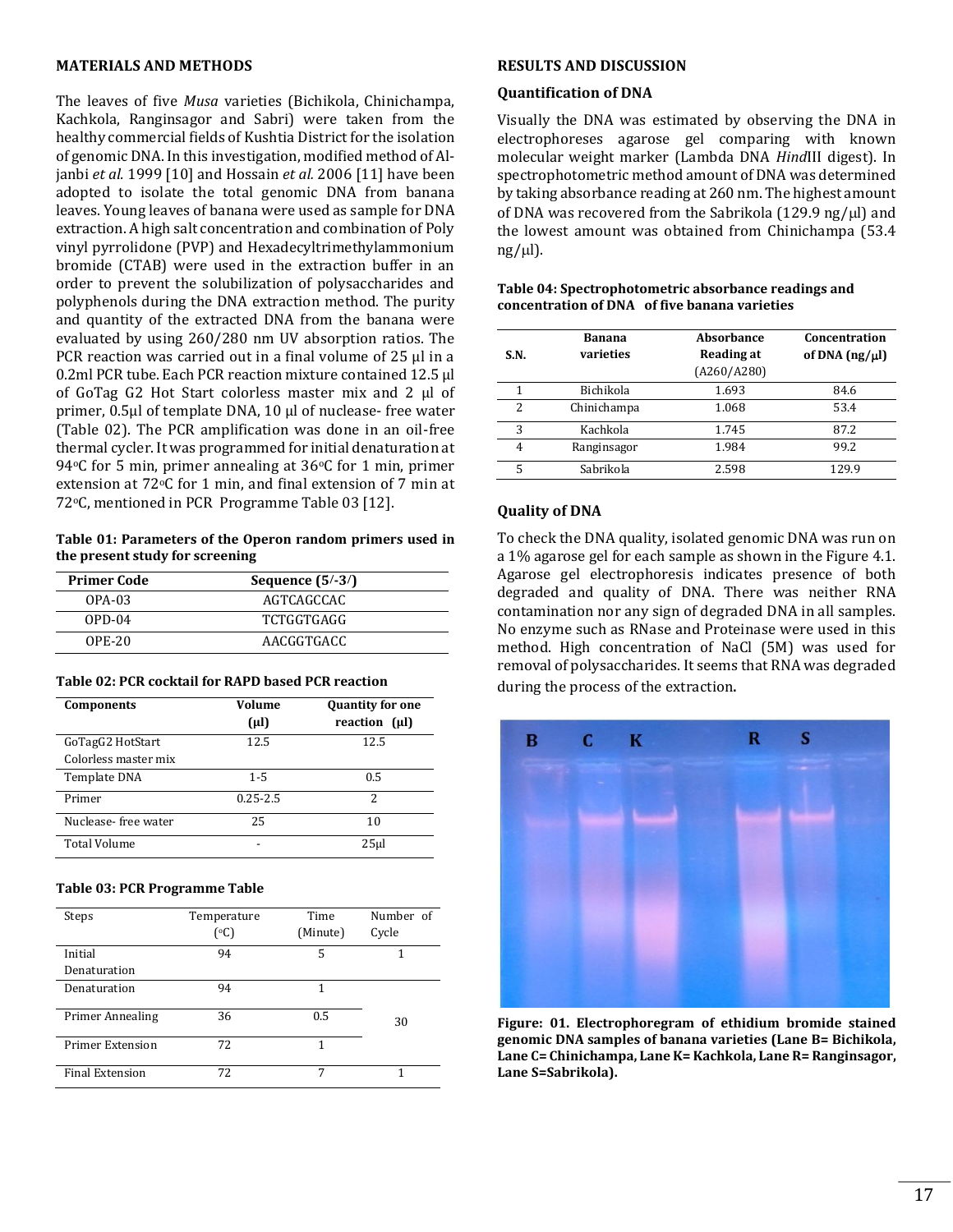## **Band Size**

The sizes of the amplified bands in the five banana varieties ranged from 300 bp to 1500 bp (Table 02). The bands of primer OPA-03 ranged from 500 bp to 1500 bp; the bands of primer OPE-20 ranged from 300 bp to 1500 bp. All distinct bands or fragments (RAPD marker) were thereby given identification numbers according to their position on the gel and scored visually based on their presence (1) or absence (0), separately for each individual and each primer.

## **Number of Bands**

Two primers generated 49 bands from the five varieties of banana using the Thermal Cycler (Genius, Techne) and 1% agarose gel electrophoresis with size ranging from 300 bp to

1500 bp. The representative electrophoregrams according to primers OPA-03 and OPE-20 were shown in Figure 01. For two primers, the total number of bands (49) varied from 23 to 26 (Table 02). The primer OPA-03 amplified the highest number of bands (23) and the primer OPE-20 amplified the lowest number of bands (26). Out of the 49 bands, 7 bands were monomorphic bands and 42 bands were polymorphic bands. The primer OPA-03 produced the 22 polymorphic bands. Thus, it showed 4.34% of polymorphism. The primer OPE-20 produced 20 polymorphic bands, and 23.07% polymorphism (Table 02). The highest number of bands (5.2) per variety was found by the primer OPE-20 and the number of bands per variety was found 4.6 by primer OPA-03, but OPD-04 primer did not show any band (Table 05).

**Table: 05. RAPD primers with corresponding bands scored, their size range, number of monomorphic and polymorphic bands, polymorphism and number of band per variety in five banana varieties.**

| <b>Primer codes</b> | Size ranges (bp)         | <b>Total number of</b><br>bands scored | Number of<br>monomor-phic<br>bands | Number of<br>polymor-phic<br>bands | Polymor-phism<br>(%) | Number of band<br>per variety |
|---------------------|--------------------------|----------------------------------------|------------------------------------|------------------------------------|----------------------|-------------------------------|
| OPA-03              | 500-1500                 | 23                                     |                                    | 22                                 | 4.34%                | 4.6                           |
| <b>OPE-20</b>       | 300-1500                 | 26                                     | 6                                  | 20                                 | 23.07%               | 5.2                           |
| $OPD-04$            | $\overline{\phantom{a}}$ | $\overline{\phantom{a}}$               | $\overline{\phantom{a}}$           | $\overline{\phantom{a}}$           |                      |                               |
| Total               |                          | 49                                     |                                    | 42                                 | 27.41                |                               |
| Average             |                          | 24.5                                   | 3.5                                | 21                                 | 13.708               |                               |



**Figure: 02. DNA Fingerprinting of five banana varieties based on RAPD Primer OPA-03 and OPE-20 through 1 % Agarose Gel. Lane M: Molecular weight marker (100 bp DNA ladder); (1-5 Lane for OPA-03 Primer) Lane 1: Variety Bichikola; Lane 2: Variety Chinichampa; Lane 3: Variety Kachkola; Lane 4: Variety Ranginsagor; Lane 5: Variety Sabrikola; (1-5 Lane for OPE-20 Primer) Lane 1: Variety Bichikola; Lane 2: Variety Chinichampa; Lane 3: Variety Kachkola; Lane 4: Variety Ranginsagor; Lane 5: Variety Sabrikola.**

## **Inter–variety similarity indices**

The inter variety similarity indices between Bichikola and Sabrikola was found the highest (1.29 %) and the lowest 0.33 % value was found between Chinichampa and Sabrikola and average value of variety the similarity  $(S_i)$  was 0.81 %, mentioned in table 06.

**Table: 06. Pair wise inter-variety similarity indices (Sij) among five banana varieties**

| S.N.            | Variety combination        |         | Percentage<br>of similarity |
|-----------------|----------------------------|---------|-----------------------------|
| $\mathbf{1}$    | Bichikola vs Chinichampa   |         | 1.07%                       |
| $\overline{2}$  | Bichikola vs Kachkola      |         | 0.85%                       |
| 3               | Bichikola vs Ranginsagor   |         | 0.90%                       |
| $\overline{4}$  | Bichikola vs Sabrikola     |         | 1.29%                       |
| -5              | Chinichampa vs Kachkola    |         | 0.75%                       |
| 6               | Chinichampa vs Ranginsagor |         | 0.53%                       |
| $7\overline{ }$ | Chinichampa vs Sabrikola   |         | 0.33%                       |
| 8               | Kachkola vs Ranginsagor    |         | 0.85%                       |
| $\mathbf{q}$    | Kachkola vs Sabrikola      |         | 0.76%                       |
| 10              | Ranginsagor vs Sabrikola   |         | 0.85%                       |
|                 |                            | Average | 0.81%                       |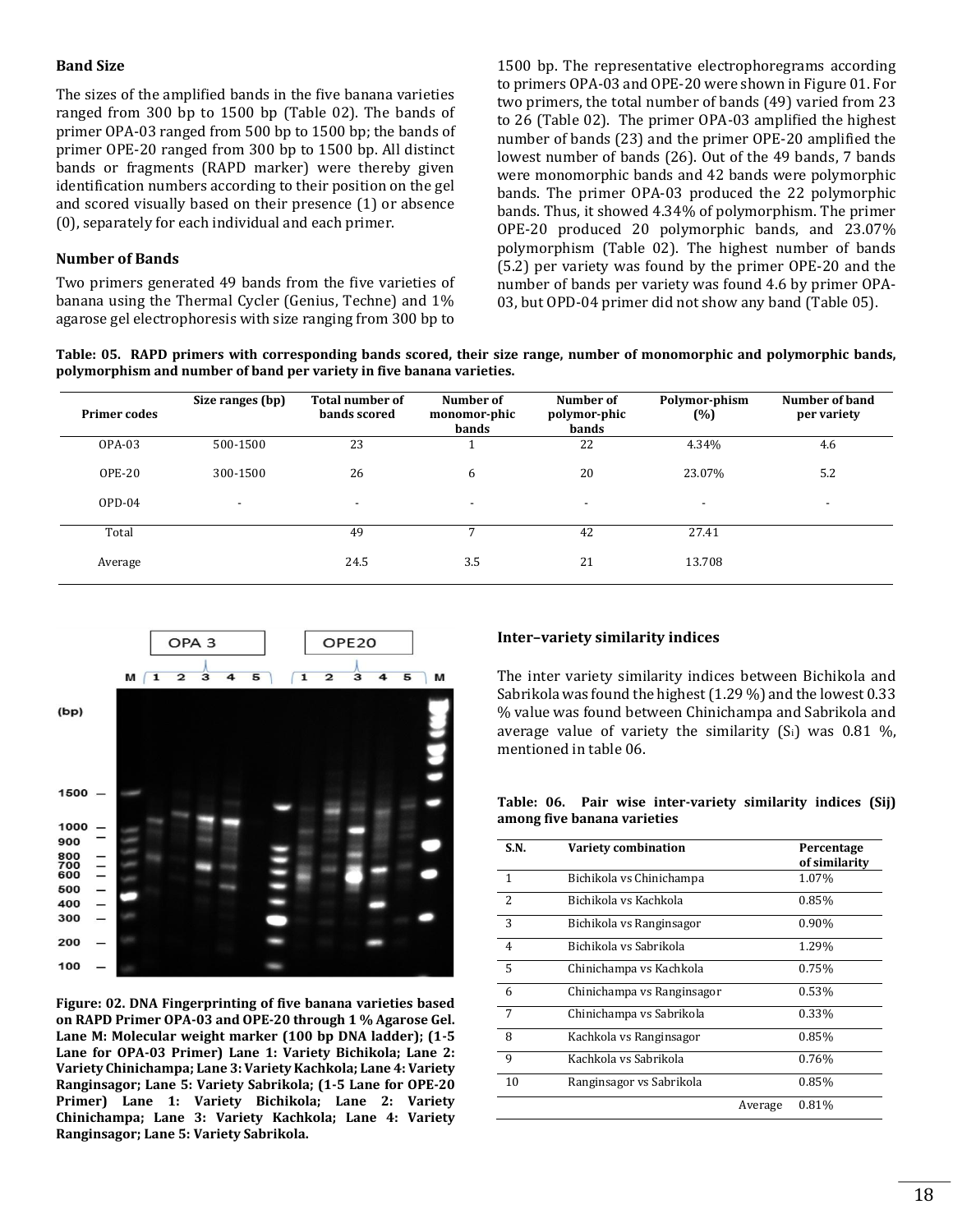## **Linkage distances (based on new.sta)**

The values of pair-wise comparisons of linkage distances were analyzed by using software "Statistica" between different cultivar pairs of banana for the two primers, ranged from 2.65 to 3.74 (Table 07). The highest linkage distance (3.74) was found in Chinichampa vs. Sabrikola variety pair. The lowest linkage distance (2.65) was found in Kachkola vs. Ranginsagor variety pair.

#### **Table: 07. Summary of linkage distances (based on new. Statistica) values for Different cultivar pairs of banana**

|             | Bichikola | Chinichampa | Kachkola | Ranginsagor | Sabrikola |
|-------------|-----------|-------------|----------|-------------|-----------|
| Bichikola   | 0.00      | 3.46        | 3.00     | 2.83        | 3.46      |
| Chinichampa | 3.46      | .00         | 3.00     | 3.46        | 3.74      |
| Kachkola    | 3.00      | 3.00        | .00      | 2.65        | 3.32      |
| Ranginsagor | 2.83      | 3.46        | 2.65     | .00         | 3.46      |
| Sabrikola   | 3.46      | 3.74        | 3.32     | 3.46        | .00.      |

#### **Dendrogram based on RAPD markers**

Dendrogram based on linkage distance using Unweighted Pair Group Method of Arithmetic Means (UPGMA) indicated segregation of the five banana verities into two main clusters at linkage distance 3.5. UPGMA cluster analysis revealed that two main cluster are produced at linkage distance 3.5. The cluster one  $(C_1)$  is Sabrikola and cluster two  $(C_2)$  is Chinichampa which is also divided into another two sub cluster.



**Figure: 03. Cluster analysis by Unweighted Pair Group Method of Arithmetic Means (UPGMA) of five banana varieties based on RAPD markers. Bichikola (VR01), Kachkola (VR02), Ranginsagor (VR03), Chinichampa (VR04), Sabrikola (VR05).**

## **CONCLUSION**

All five varieties are very closely related because they showed very little level of polmorphism, although higher levels of polymorphic bands are desirable for good resolution of intervarietal variations and development of cultivar specific markers. We found lower level of polymorphism using molecular markers which will contribute to accurate and reliable estimation of genetic

variability, thereby helping in defining the nature of existing gene pools of the cultivars.

## **ACKNOWLEDGEMENTS**

The authors wish to thank Department of Biotechnology and Genetic Engineering, Faculty of Applied Science and Technology, Islamic University, Bangladesh and Invent Technology Bangladesh Ltd. for providing instrumental facilities for the study.

## **COMPETING INTEREST**

The authors declare that they have no competing interests.

#### **REFERENCES**

- 1. Ahmed, K. Gardener's book of production and nutrition. 1st Edn. 1982, 262.
- 2. Uganda National Council for Science and Technology (UNCST). The Biology of Bananas and Plantains in Collaboration with Program for Biosafety Systems (PBS). International Development (USAID) funded Project Document. 2007, 01
- 3. Padam, B.S., Tin, H.S., Chey, F.Y., Abdullah, M.I. Antibacterial and Antioxidative Activities of the Various Solvent Extract of Banana (Musa paradisiacal cv.Mysore) Influrescences. Journal of biological science 2012, 12(2): 62-73.
- 4. Scheliro, E., Predieri, S., Bertaccini, A. Use of random amplified DNA analysis to detect genetic variation in pyrus species. Plant Mol. Bio. Rep. 2001, 19: 271.
- 5. Hossain, M. F. A study of banana production in Bangladesh: area, yield and major constraints. ARPN Journal of Agricultural and Biological Science 2014, 9:206-209.
- 6. Govindaraj, M., Vetriventhan and Srinivasan, M. Importance of Genetic Diversity Assessment in Crop Plants and Its Recent Advances: An Overview of Its Analytical Perspectives. Genetics Research International., 2015, 4.
- 7. Bhat, KV., Jarret, RL. Random amplified polymorphic DNA and genetic diversity in Indian Musa germplasm, Genet. Res. Crop Evol. 1995, 42: 107-118.
- 8. Cipriani, G., Bella, R., Testolin, R. Screening RAPD primer for molecular taxonomy and cultivar fingerprinting in genus Actinidia. Euphytica 1996, 90: 169-174.
- 9. Atienzar, F., Evenden, A., Jha, A., Savva, D., Depledge, M. Optimized RAPD analysis generates high-quality genomic DNA profiles at high annealing temperatures. Biotechniques 2000, 28: 52-54.
- 10. Aljanabi, S.M., Forget L. and Dookun A. An improved rapid protocol for the isolation of polysaccharide and